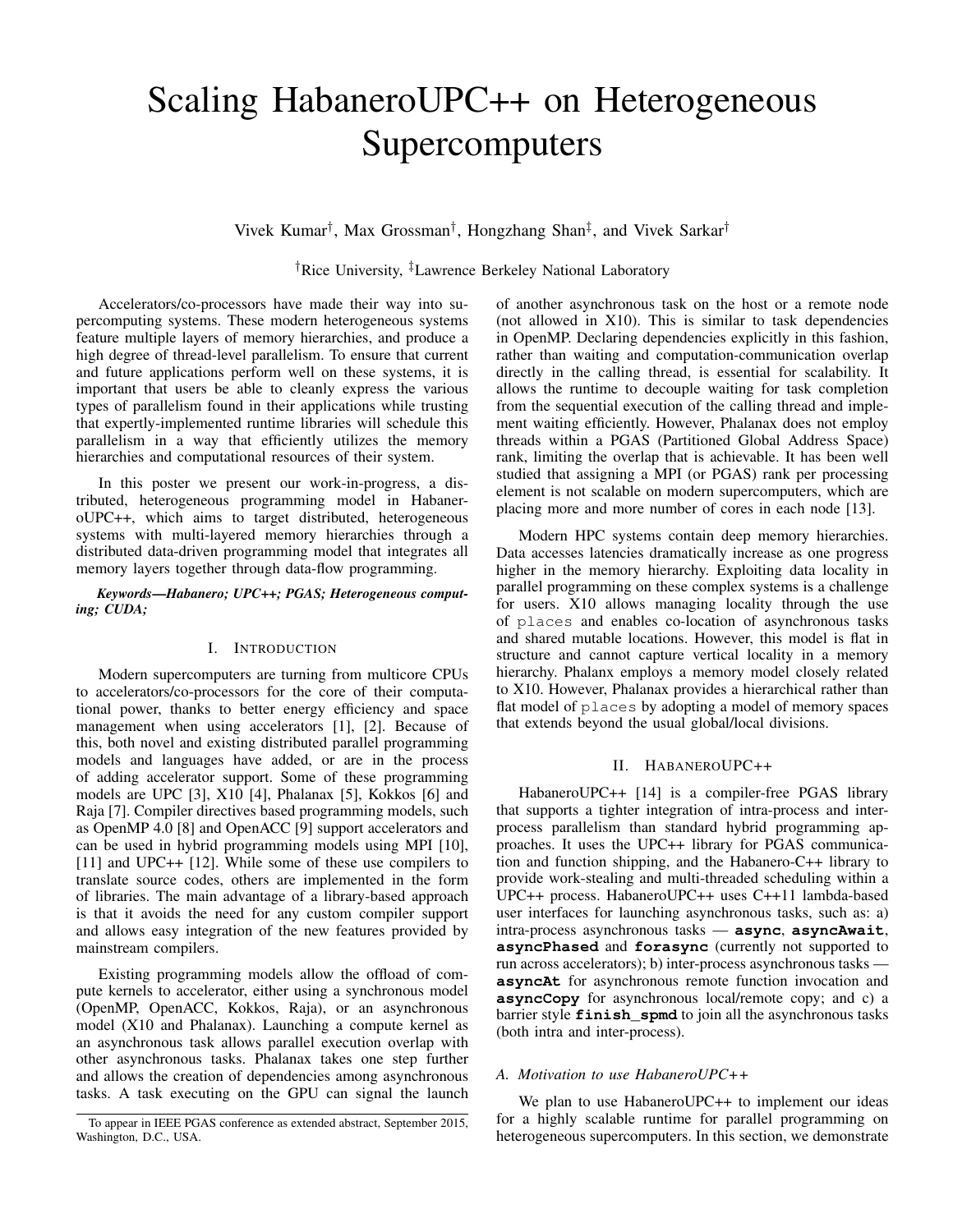

Fig. 1: HPGMG performance comparison on Edison supercomputer.

the performance of our current implementation of HabaneroUPC++ on the Edison supercomputer at NERSC, using the HPGMG [15] benchmark. HPGMG intends to be a more balanced, robust, and diverse benchmark than the traditional HPL [16] benchmark. It provides a better representation of a supercomputer's real-world performance. The Edison supercomputer is composed of homogeneous processing elements, but comparable performance of HabaneroUPC++ relative to a highly optimized reference implementation will augment our choice of HabaneroUPC++ as HPC infrastructure.

The reference implementation of HPGMG uses UPC++ and OpenMP. In the HabaneroUPC++ version of HPGMG, we replace OpenMP parallel **for** loops with asynchronous **forasync** calls and often overlap computations and communications. Each node of Edison has two sockets and each socket has 12 cores. In each experiment we run one process (one PGAS rank) per socket. We vary the number of threads per process in each experiment. Figure 1 shows the results of our experiments, where we see that HabaneroUPC++ performs similarly to the reference implementation.

### III. PLANNED IMPLEMENTATION

## *A. Launching Tasks across GPUs*

As a first step, we plan to extend HabaneroUPC++ asynchronous tasks to execute on GPGPU accelerators. Programmers will define a GPGPU task using C++ functors. One or more dedicated accelerator management threads will acquire and launch work on the GPGPUs in the system. These will be special-purpose Habanero-C++ threads which prioritize SIMD tasks. We plan to use the hwloc [17] hardware locality package to associate threads with GPUs in a way that minimizes latency.

Because the address spaces of GPGPUs and their host systems are both logically and physically separate, an address translation step is necessary immediately prior to launching tasks on the GPU. Variables passed by reference must be translated into the GPGPU address space. If necessary, space is allocated and populated for these reference variables. This work will also investigate using CUDA Unified Memory to reduce programmer burden.



Fig. 2: Smith-Waterman dependency graph, its hierarchical tiling and execution.

On the GPGPU, dynamic task creation is possible through the instantiation of additional task instances, which are stored in a concurrent queue on the GPGPU. When the GPGPU kernel completes, these task objects are transferred back to the host where they are inserted in to the Habanero-C++ runtime for scheduling.

## *B. Distributed Data Driven Futures*

HCMPI [13] introduced Distributed Data-Driven Futures (DDDF) object that carries a globally unique identifier to help tasks in communicating data in a global name space. This allows overlapping of computation and communication in applications. HabaneroUPC++ provides intra-process Data-Driven Future (DDF) [18] but does not allow DDDFs. We plan to extend HCMPI's DDDF support in HabaneroUPC++ using the RDMA put and get provided by UPC++. Unlike HCMPI, DDDF in HabaneroUPC++ would be able to satisfy task dependencies at all levels of memory hierarchies including accelerators. Figure 2 shows the working of DDDFs and DDFs using Smith-Waterman local sequencing alignment algorithm [13]. Each cell in the matrix represents an asynchronous task in different possible execution states.